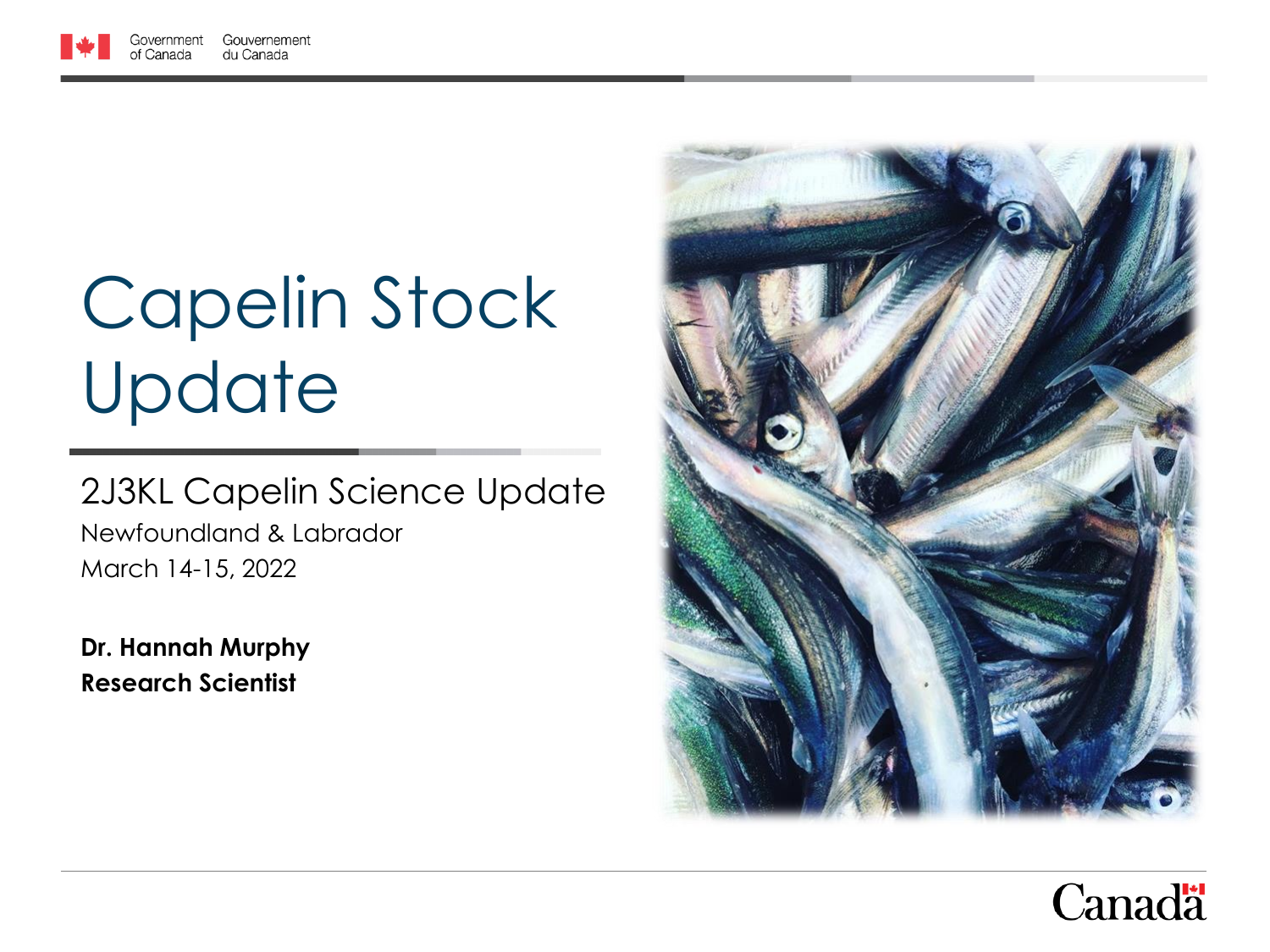### Main takeaway

While we observed mainly a positive environment for Capelin production in 2021, low larval productivity suggests continued low stock productivity. Given this species' significant ecological role, a cautious approach to managing the fishery is advised.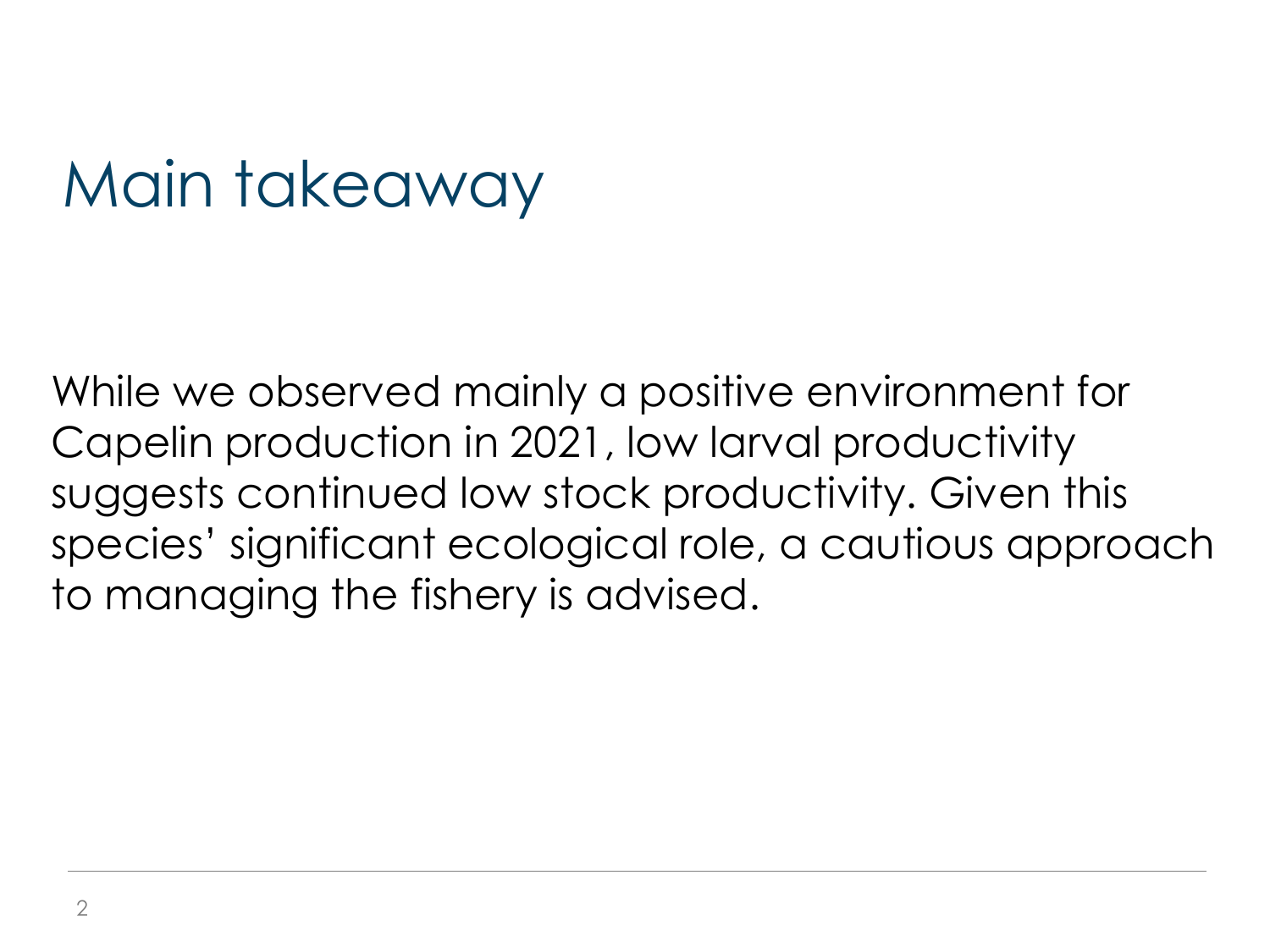#### Key points to understand about Capelin

- Capelin are a key prey species in the Newfoundland and Labrador marine ecosystem.
- Capelin are a short-lived species. Since the stock collapsed in 1991, many Capelin are maturing at age 2, which is 1 to 2 years earlier than during the 1980s. As a result, there are currently few older ages in the stock due to high post-spawning mortality.
- Capelin stocks can undergo dramatic year-to-year changes in abundance. This is largely due to environmental conditions experienced by eggs and larvae.
- Recent research has shown timing of spawning to be an important driver of year-class strength, with better larval survival from earlier spawning.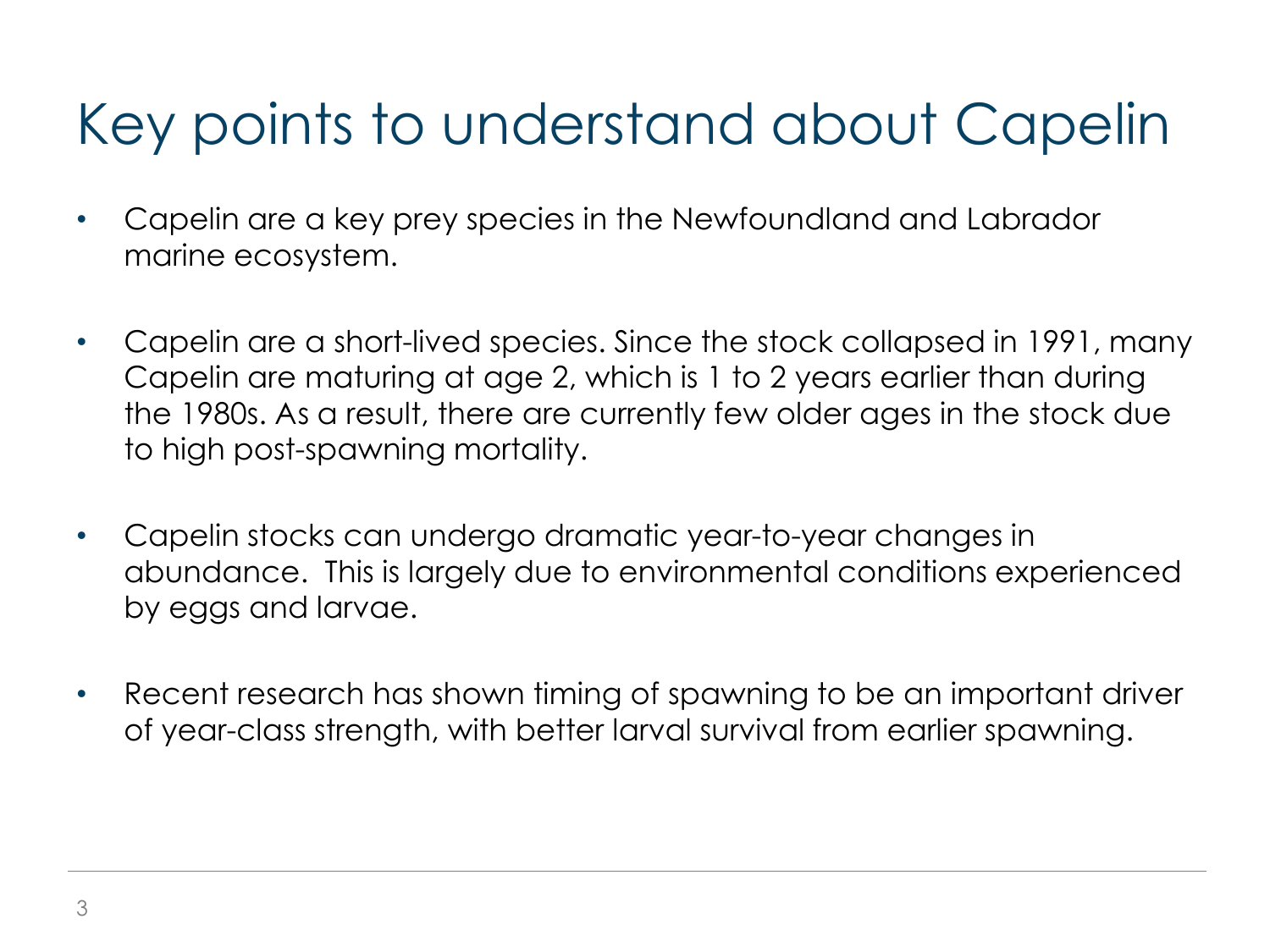#### Key points to understand about Capelin

- Abundance of Capelin at a given age (year-class) is driven by at least three critical environmental factors:
	- Spawning times
	- Feeding and transport conditions for larvae
	- Feeding conditions experienced by adults in the fall and spring prior to spawning, a period when starvation-related stress may result in high mortality
- Cod consumption of Capelin increases or decreases in response to the amount of Capelin available in the environment. This affects cod biomass.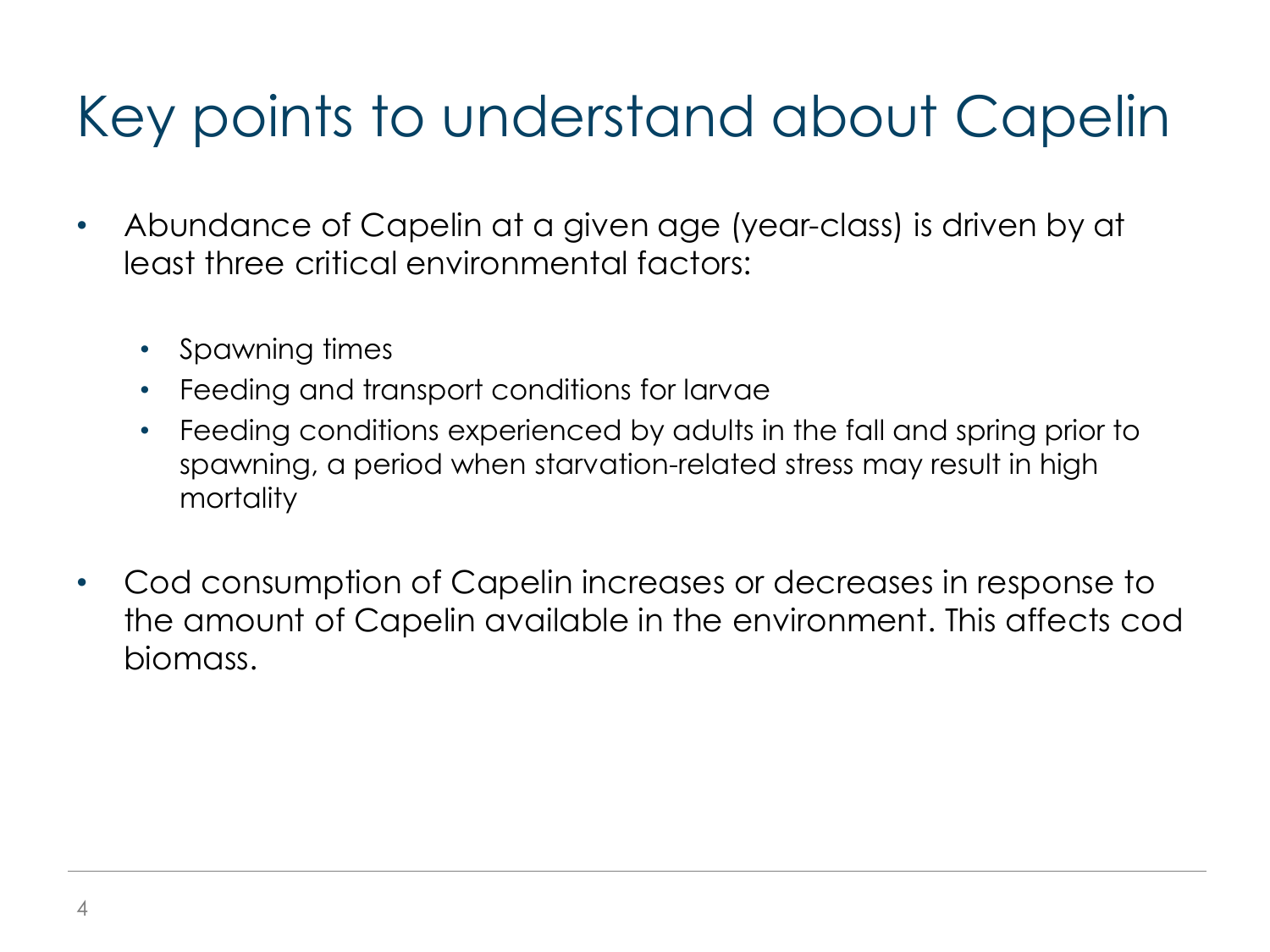### 2022 Science results

- We observed mainly favourable environmental conditions for Capelin in 2021 including: the earliest beach spawning since the 1980s, good fall Capelin condition, increased prevalence of Capelin in cod and turbot stomachs suggesting increased availability of Capelin, high numbers of age-2 Capelin in the partial acoustic and fall multispecies surveys, warming ocean trends, earlier spring blooms, and increased abundance of large copepods.
- However, Capelin larval productivity remains low in 2021, suggesting a weak 2021 year-class.





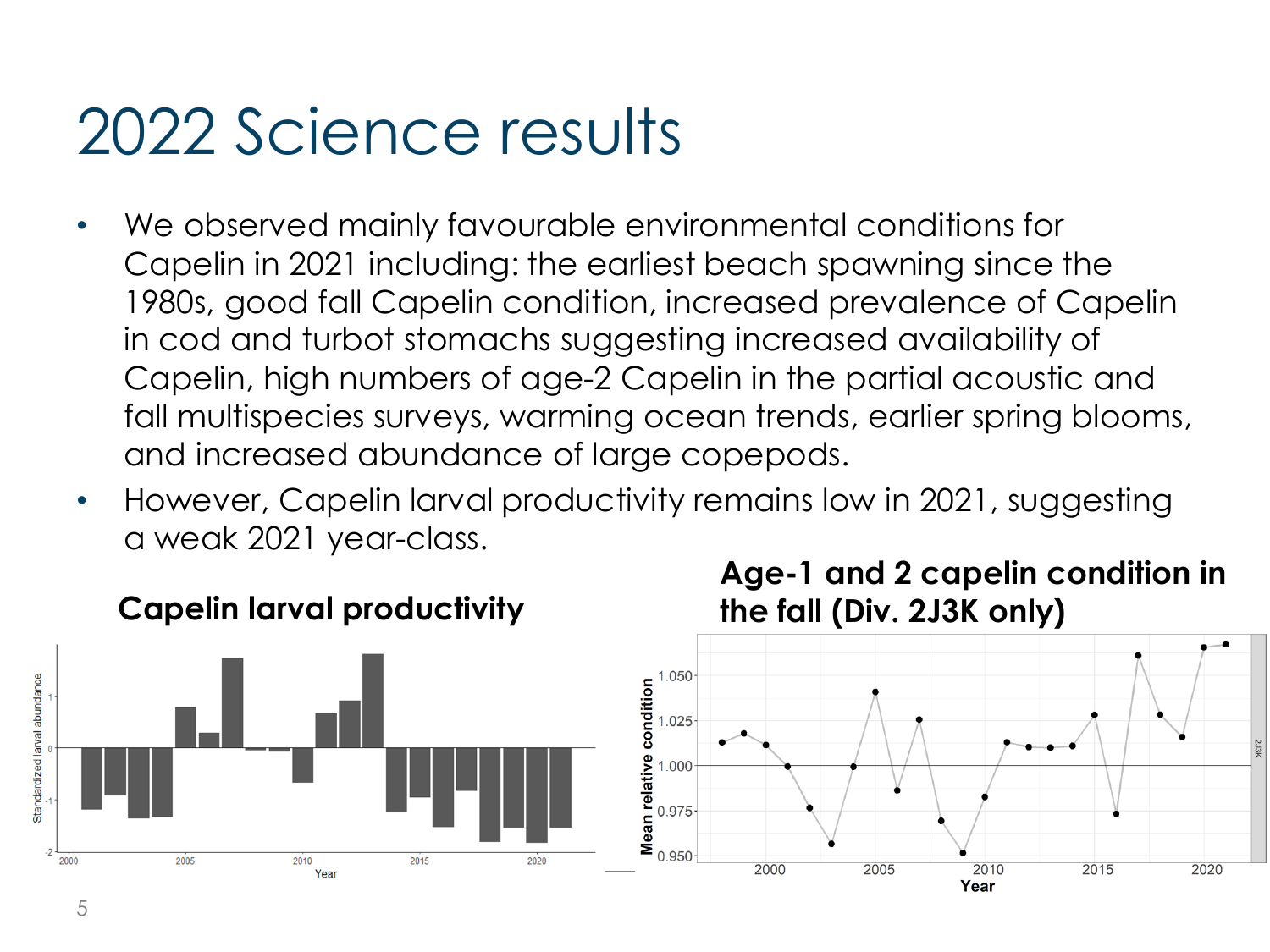# Science results

- The commercial fishery landed 102% of the Total Allowable Catch (TAC) for Divisions 2J3KL in 2021 (13,945 t of the 13,565 t TAC).
- On average, Capelin landed in 2021 were larger compared to 2020, but smaller than fish landed in 2014-2015.

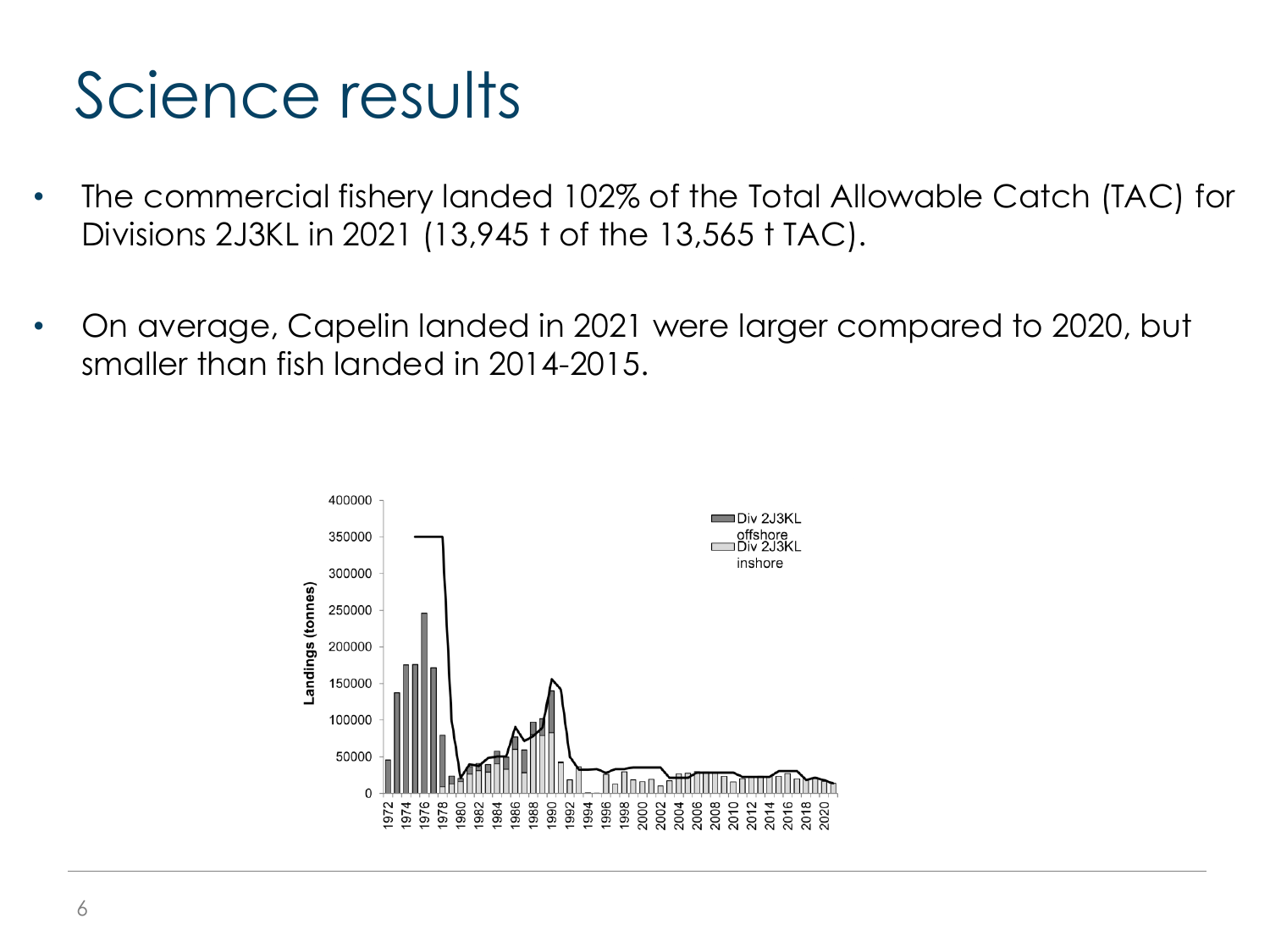# Key takeaways

- A modified survey was completed in June, but its results are not directly comparable to previous spring surveys.
- The 2021 partial spring acoustic survey index was within the forecasted prediction presented at the 2021 Capelin assessment, with no evidence of unexpected declines or increases in the stock. Due to data limitations, the Capelin forecast model could not be used to provide advice for the 2022 Capelin fishery.
- The commercial fishery landed 102% of the Total Allowable Catch (TAC) for Divisions 2J3KL in 2021 (13,945 t of the 13,565 t TAC).
- We observed mostly a positive environment for Capelin production in 2021. However, low larval productivity, a key input in the forecast model, suggests continued low stock productivity.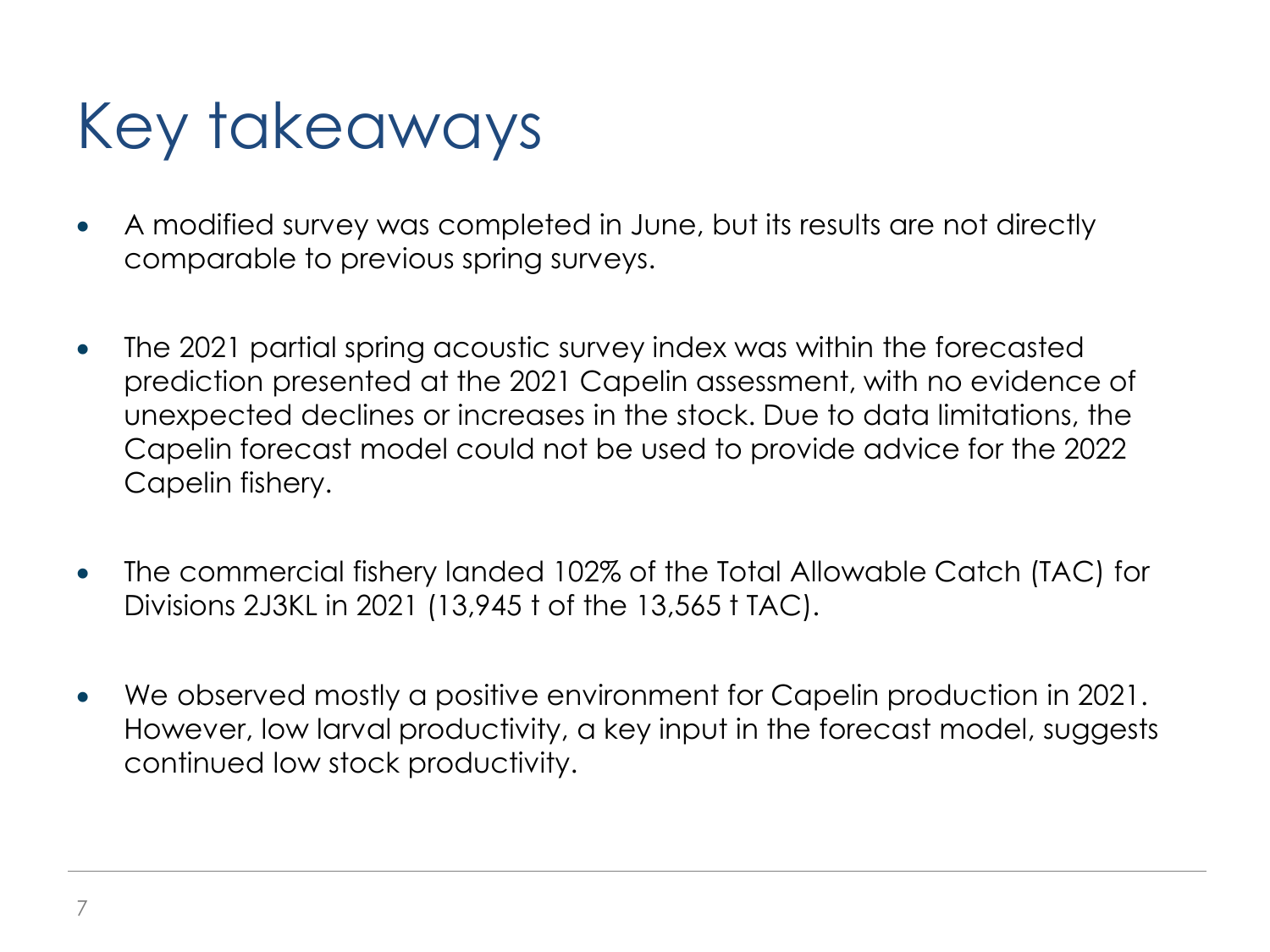# Data limitations in 2021

- A Capelin Science Response process was conducted March 14-15 2022. An update typically includes internal experts to produce a Science Response Report (SRR) where the need for advice is urgent or an advisory framework for the issue has already been developed. A Full stock assessment includes both internal to Fisheries and Oceans Canada and external experts and produce publications including a proceedings report, potentially multiple research documents, and a Science Advisory Report (SAR).
- Data limitations included:
	- A partial Capelin acoustic survey in June (rather than usual May survey)
	- No fall bottom-trawl survey coverage in Div. 3L which affected predator diet, Capelin condition, and spatial distribution data
	- No acoustic survey in 2020 and a partial acoustic survey in 2021 in addition to a lack of fall Div. 3L data prevented use of the Capelin forecast model